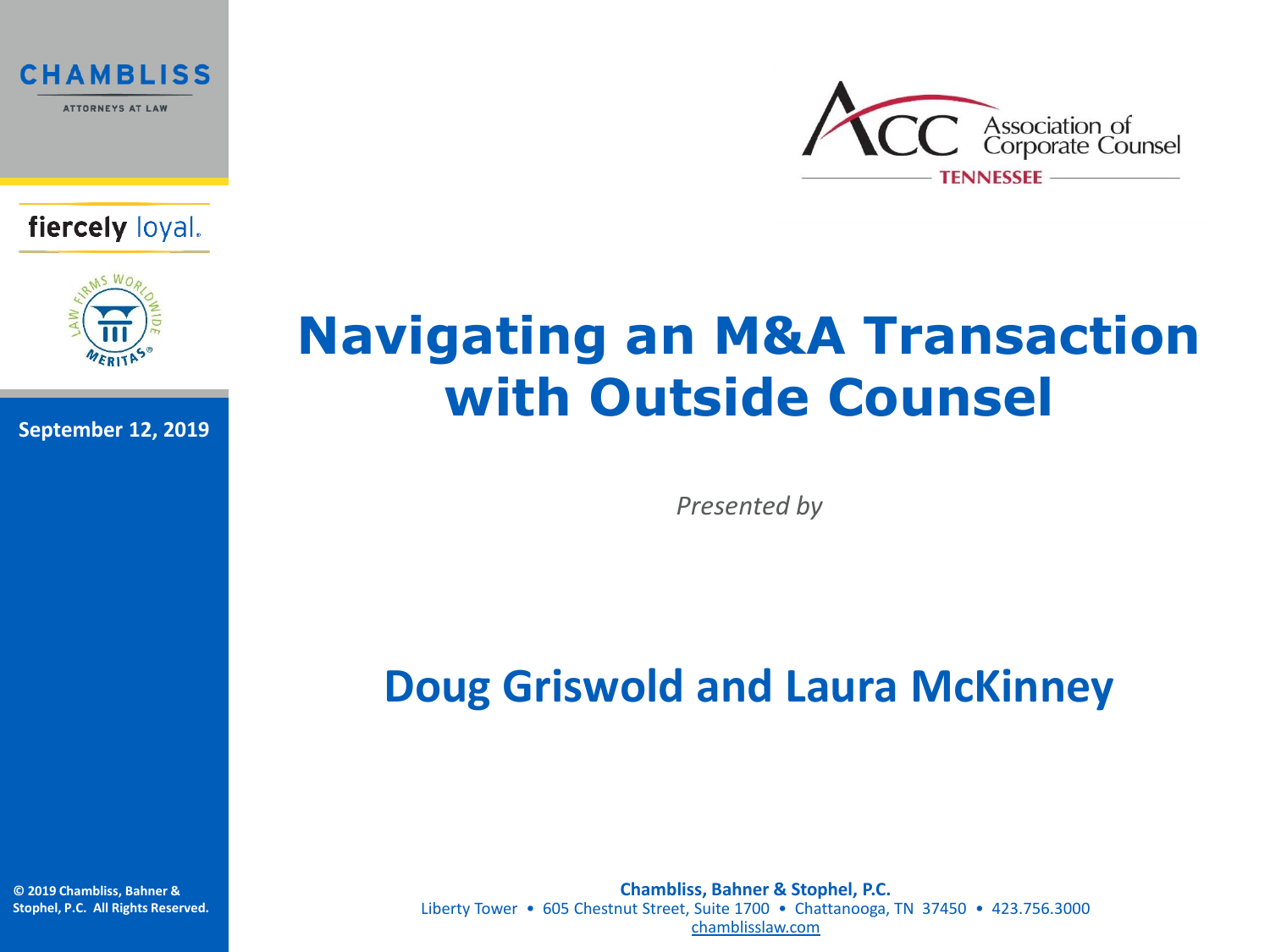



# **Key Stages of a Transaction**

- Structuring
	- Non-Disclosure Agreement (NDA)
- Letter of Intent (LOI)
- Due Diligence
- Definitive Agreements
- Closing
- Post-Closing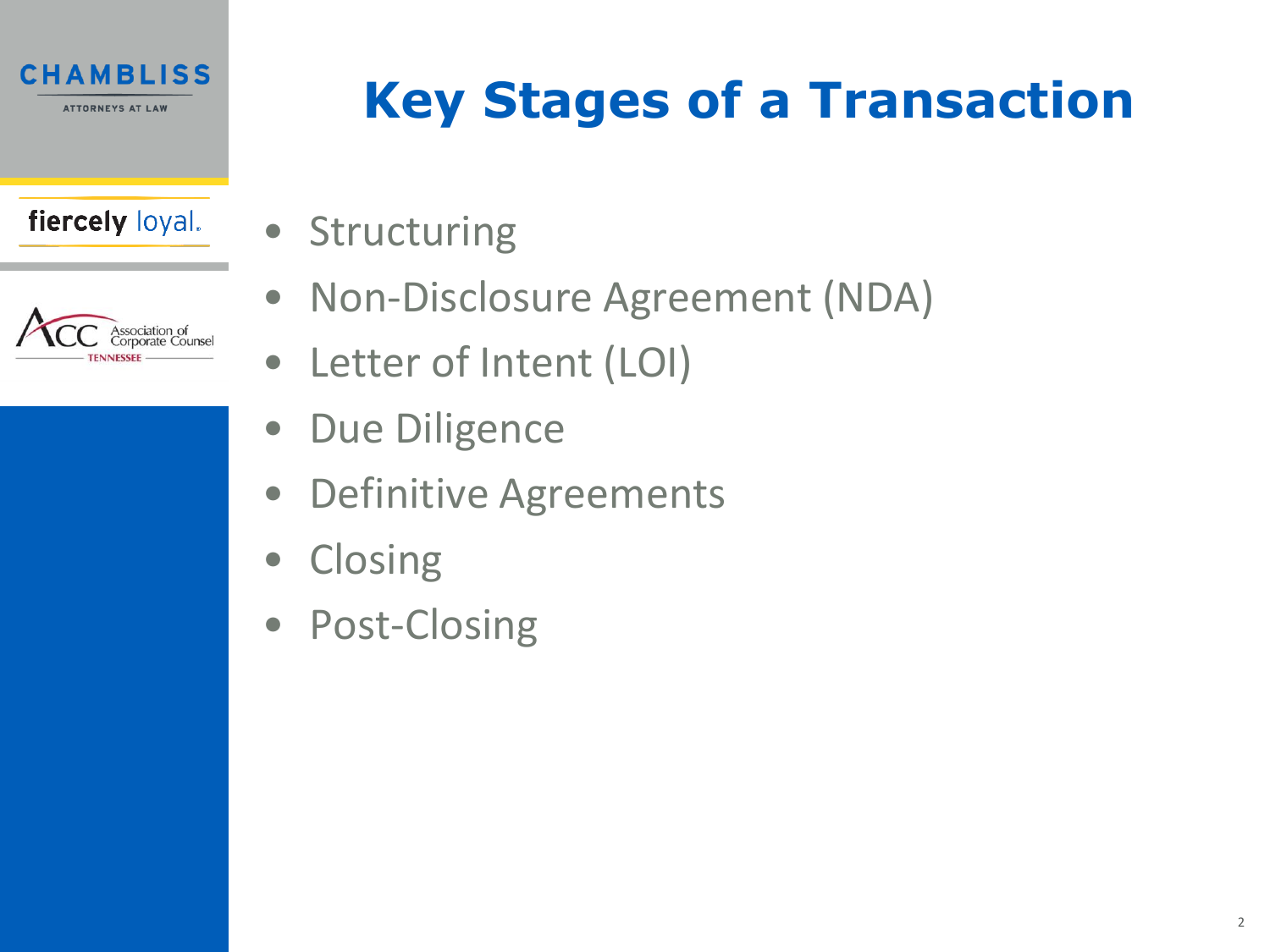

# **Structuring**

### fiercely loyal.



- Stock Purchase vs. Asset Purchase vs. Merger
	- Advantages/Disadvantages
- Liaison with Business and Tax Teams
- Decide whether outside counsel or other specialized help will be necessary
- Tip Get involved as early as possible!

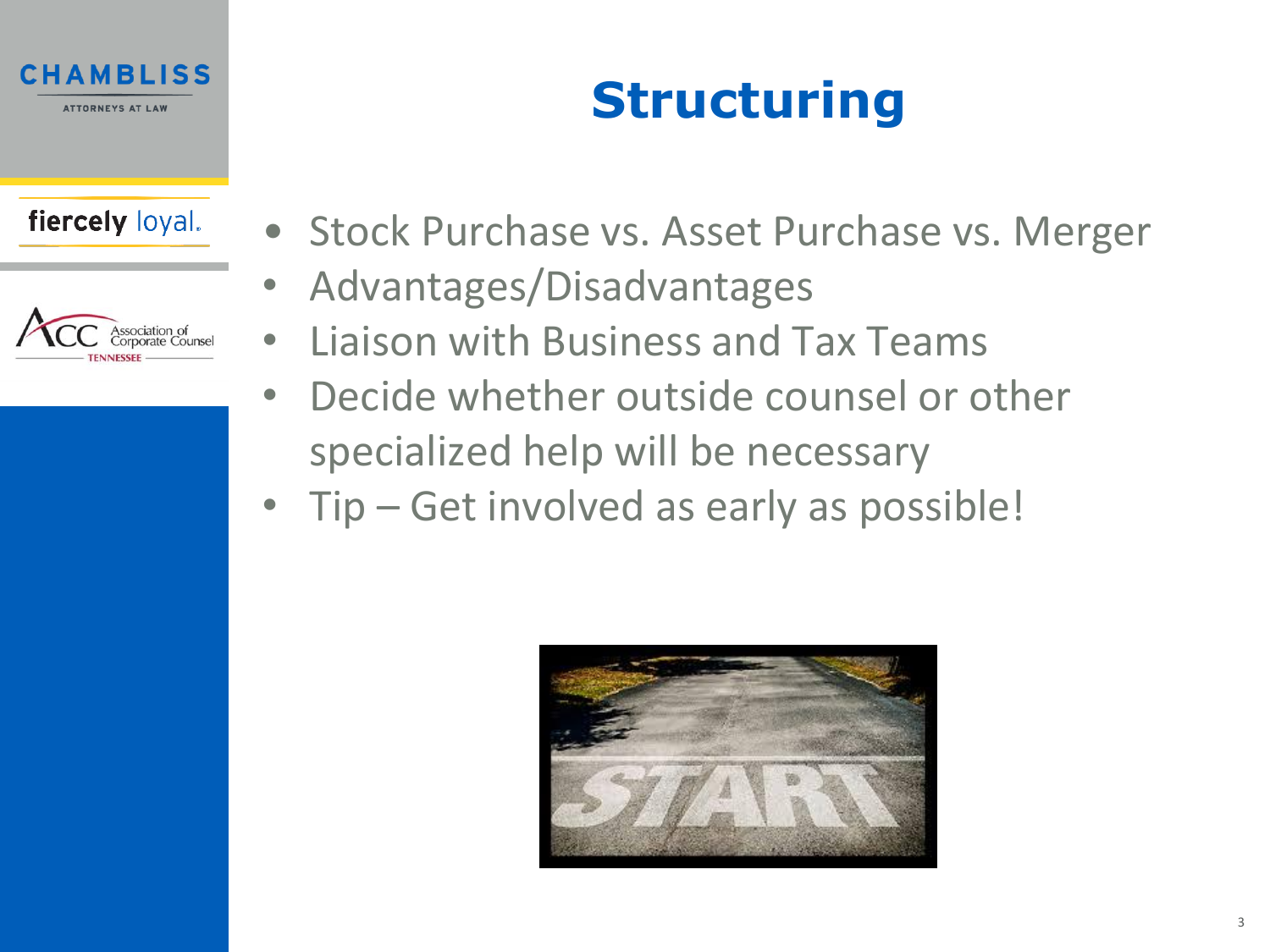

## **Non-Disclosure Agreement (NDA)**

### fiercely loyal.



- Essential before disclosing any confidential information (particularly if seller)
- Should it include nonsolicit or non-hire provisions?
- Consider disclosure in stages to protect particularly sensitive information

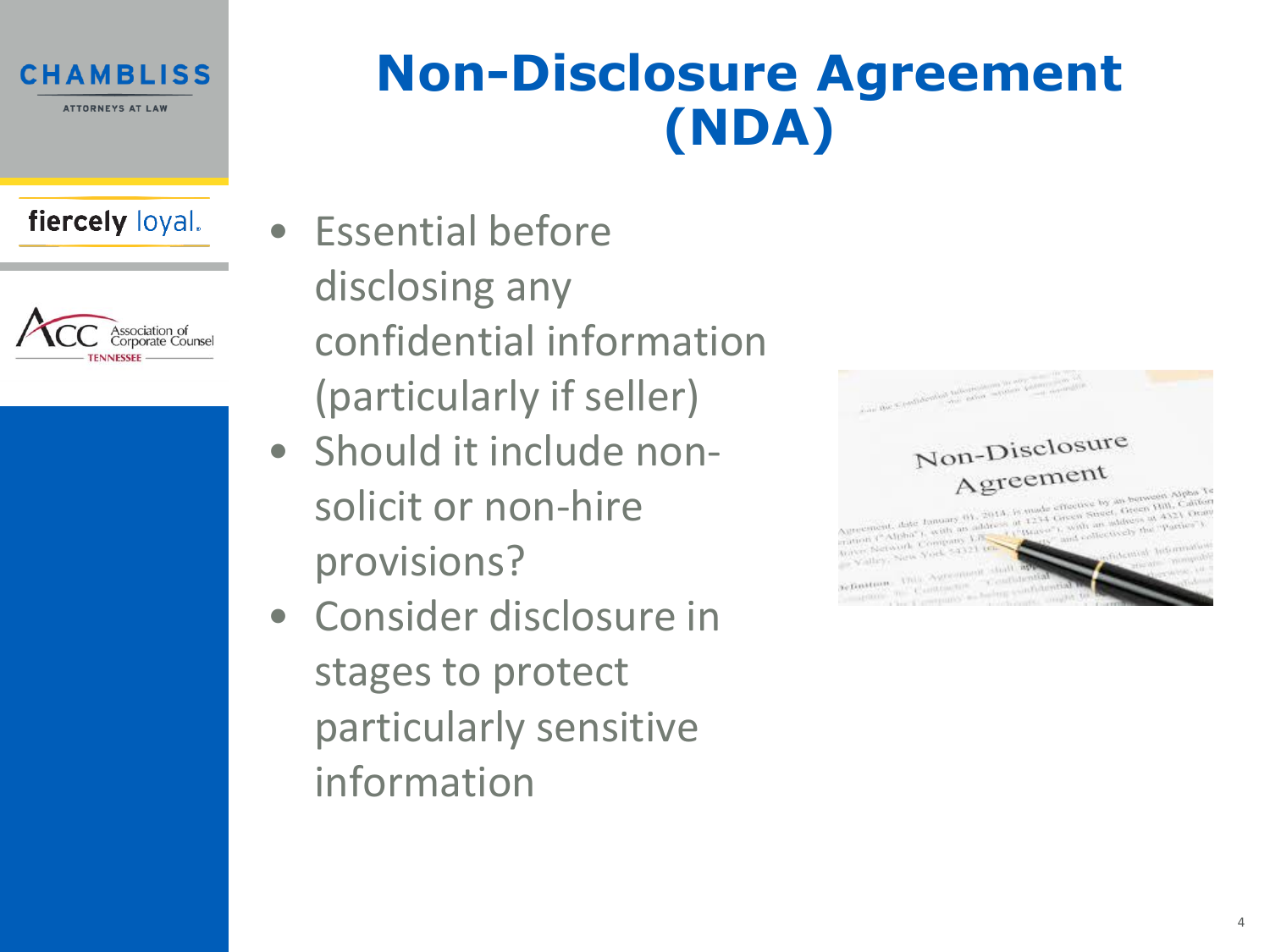



# **Letter of Intent (LOI)**

- Sets the "baseline" for future negotiations
	- Structure
	- Consideration
	- Payment Terms
	- Other Key Deal Points
- Binding vs. Non-Binding
- Lock-up/Exclusivity provisions
- *Remember*, the final deal is still subject to due diligence!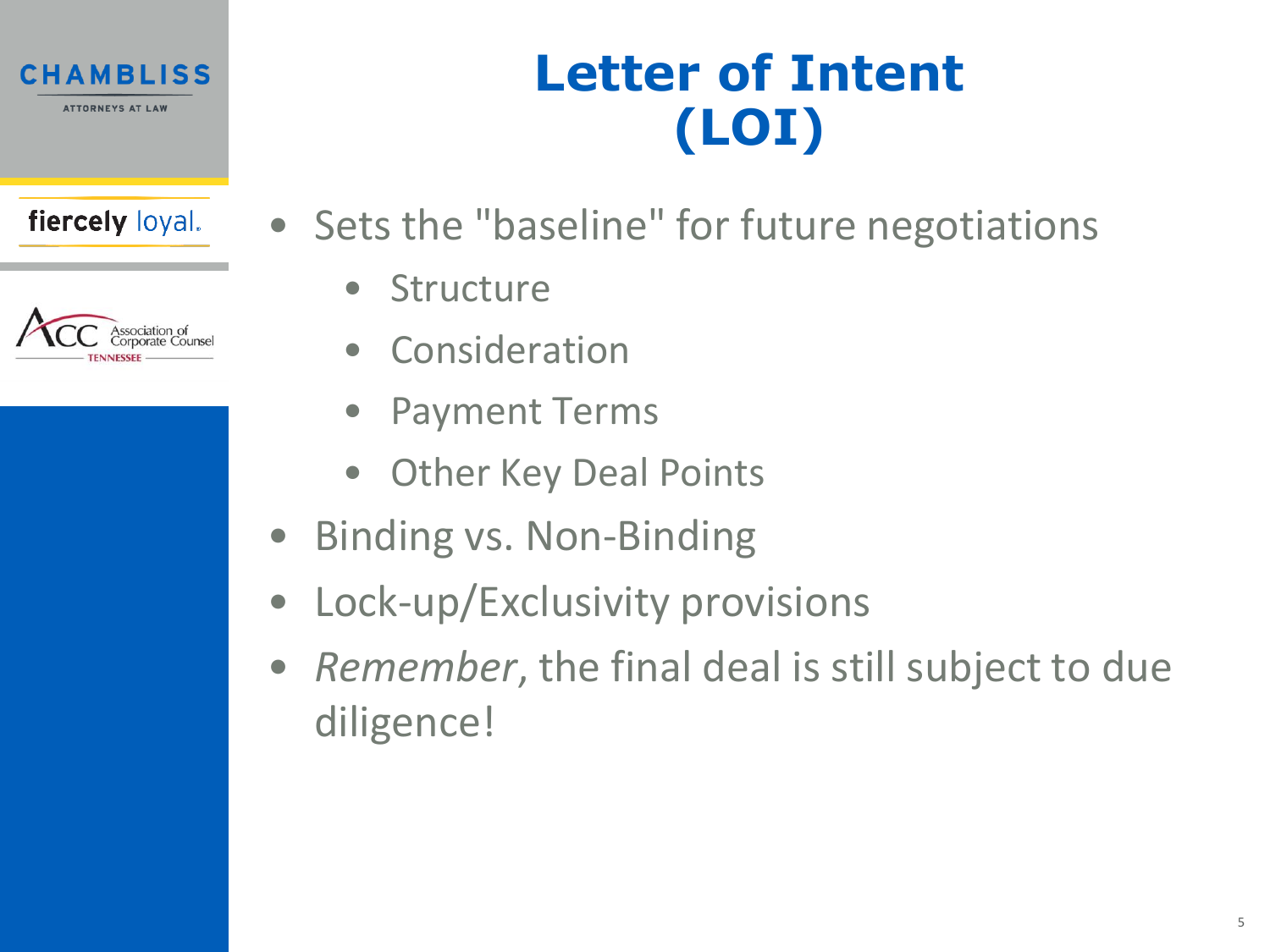

# **Due Diligence**

### fiercely loyal.



- Coordination of various teams
	- Legal
	- Financial/Tax
	- Operational
	- Real Estate/Environmental
- $Key What are the material risks?$ 
	- Tax
	- Employee benefits
	- $\bullet$  IP
	- Real Estate
	- Litigation
	- Regulatory
	- Contracts
- If risks are identified, how should they be addressed?
	- Modified purchase price
	- Holdbacks/escrows

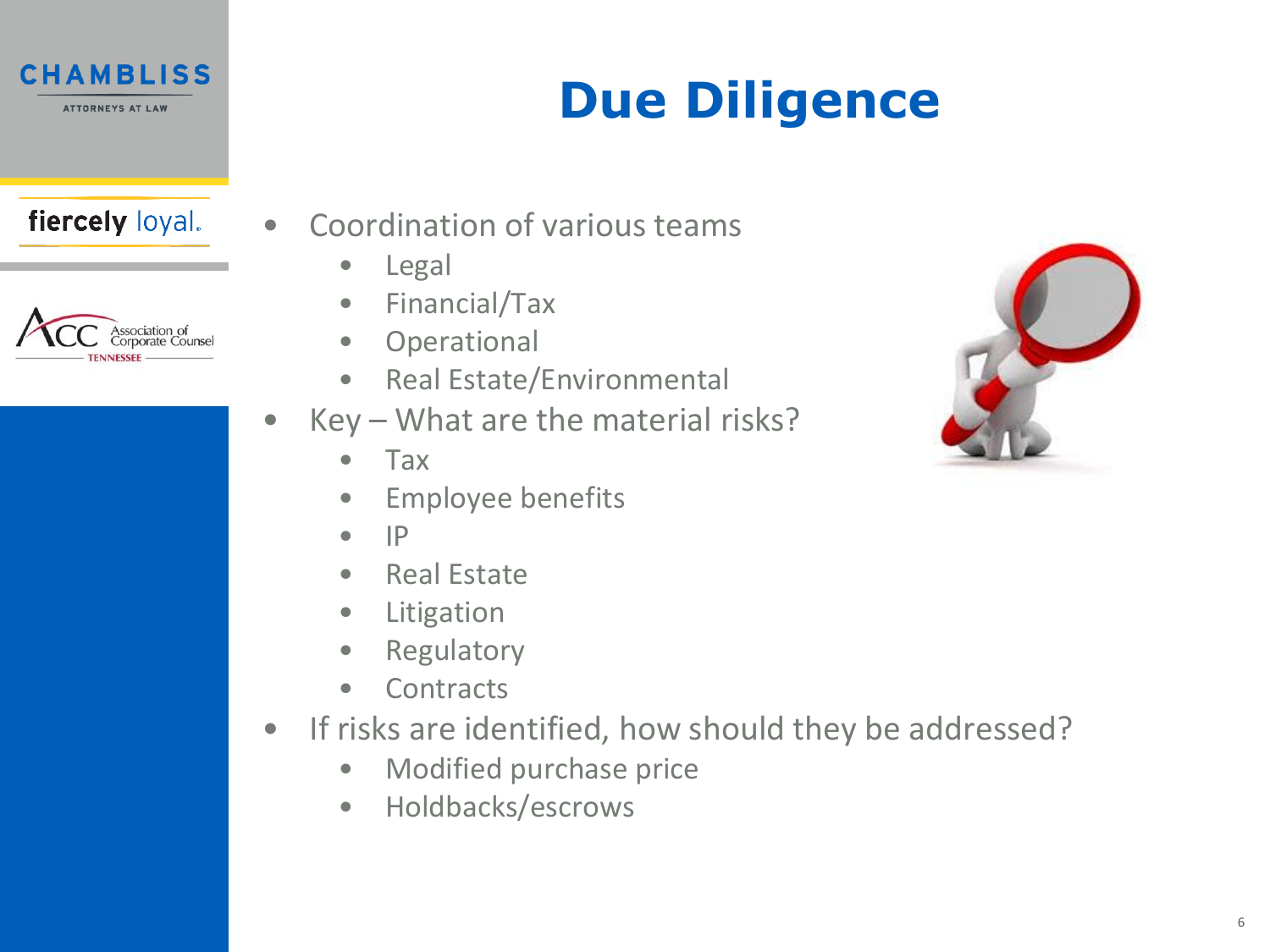



# **Definitive Agreements**



- What are we talking about?
	- Purchase Agreement
	- Disclosure Schedules
	- Escrow Agreement
	- Employment/Contractor Agreements
	- Leases
	- IP Assignments
	- Restrictive Covenants
	- "Closing Documents"
- Who will draft?
- Who's leading negotiations?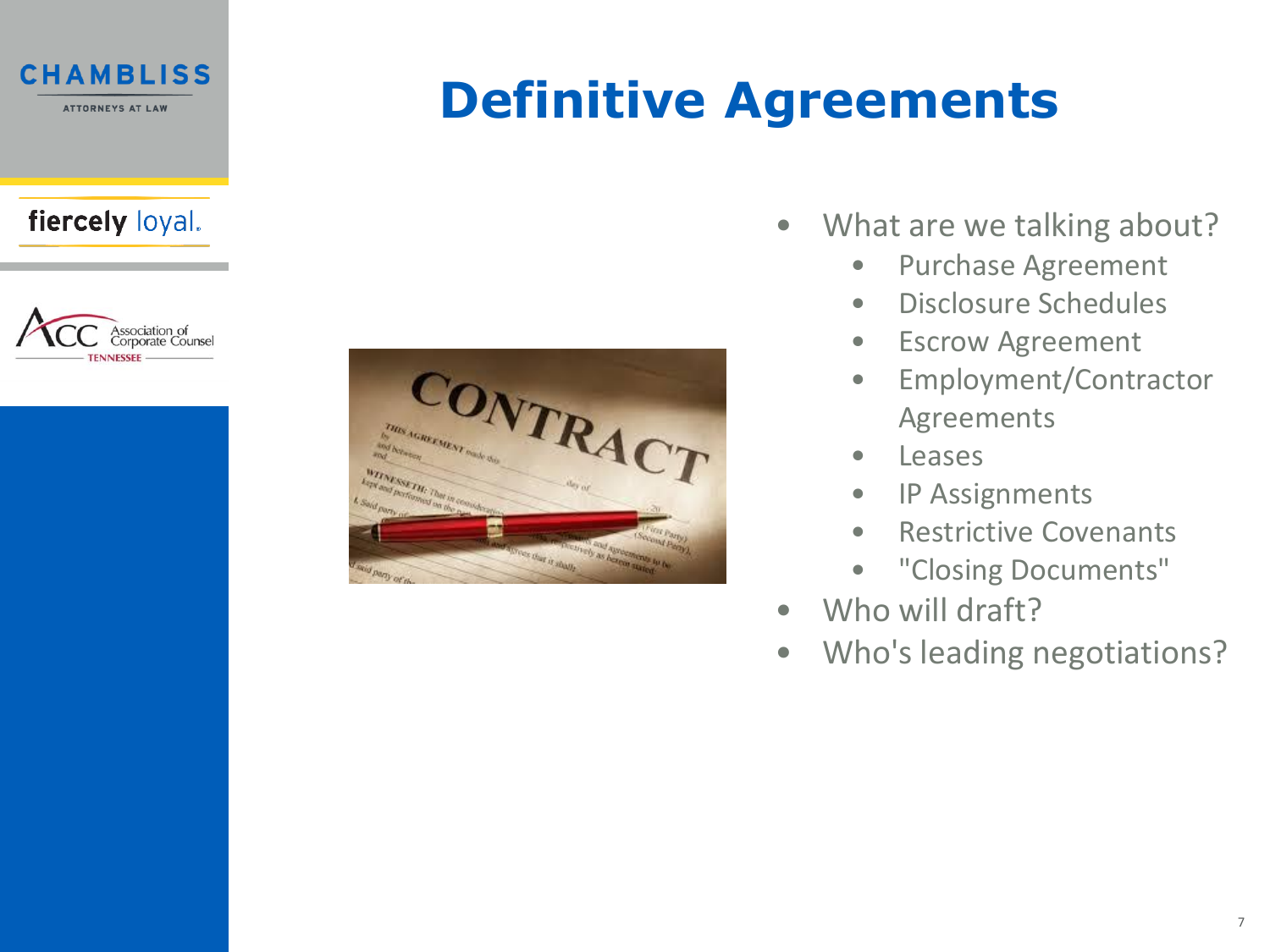



• What needs to be "tied down" before finalizing documents and exchanging funds?

**Closing**

- Payoffs
- Third Party Consents & Filings
- Regulatory Approvals
- Public Communications
- Wire Instructions
- Waivers
- Simultaneous Sign & Close vs. Deferred Closing
- Hooray, we've closed! *But*, is our job done?

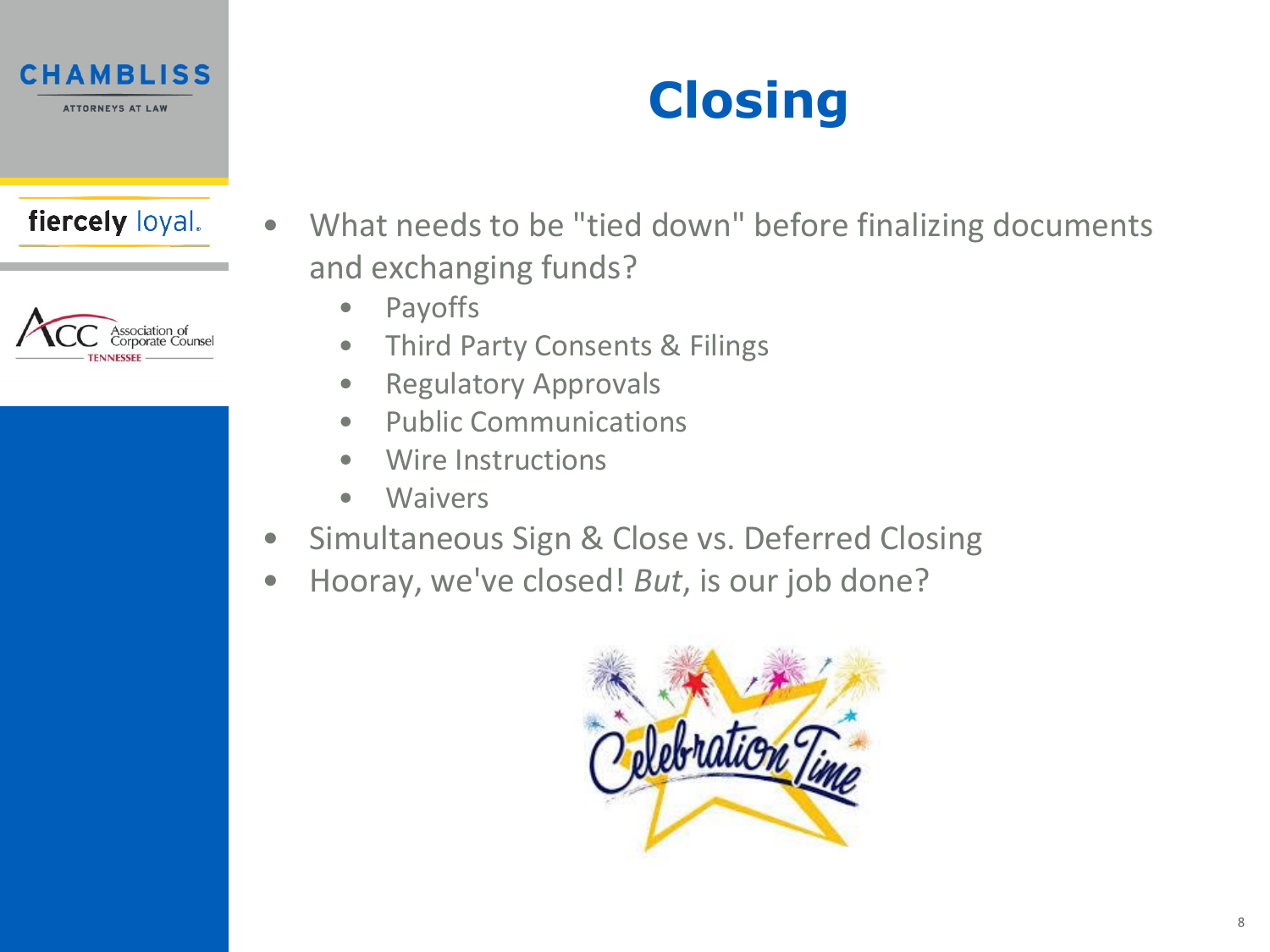





# **Post-Closing**

- Now the hard work begins!
- Who's running the show?
- Transition Services
- Integration Operations/Business/Culture
- Potential Legal Issues
	- Indemnification claims
	- Earn-outs
	- Purchase price adjustments
	- Tax matters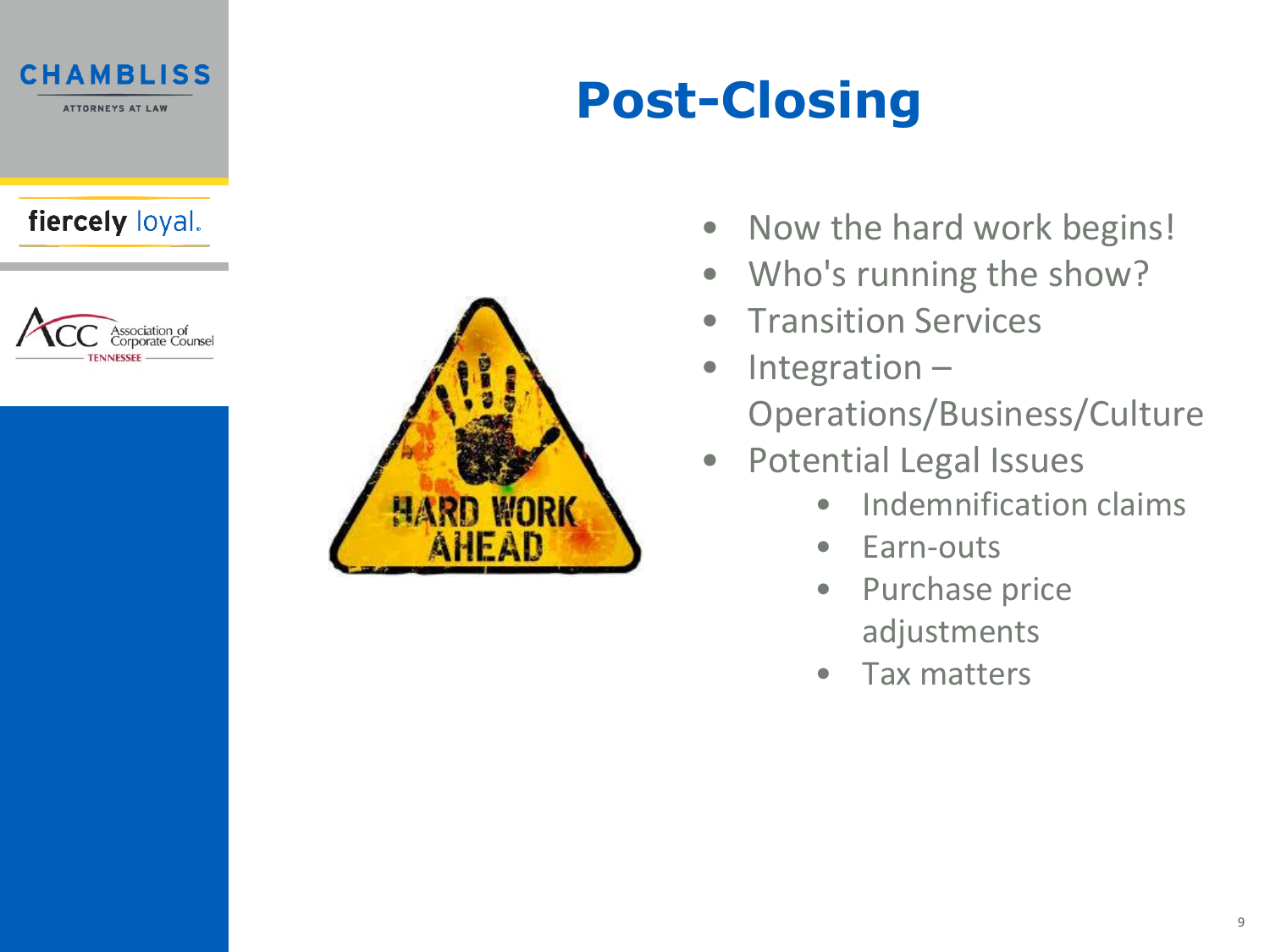

| Association of<br>Corporate Counsel |
|-------------------------------------|
| <b>TENNESSEE</b>                    |

## **Best Practices – Outside Counsel**

- Clearly define roles
	- Negotiations Out-front, back office, etc.
	- Division of labor
	- Maintain open lines of communication
		- Who is the contact person
	- Set clear expectations (including budget)
		- Remember, we work for you!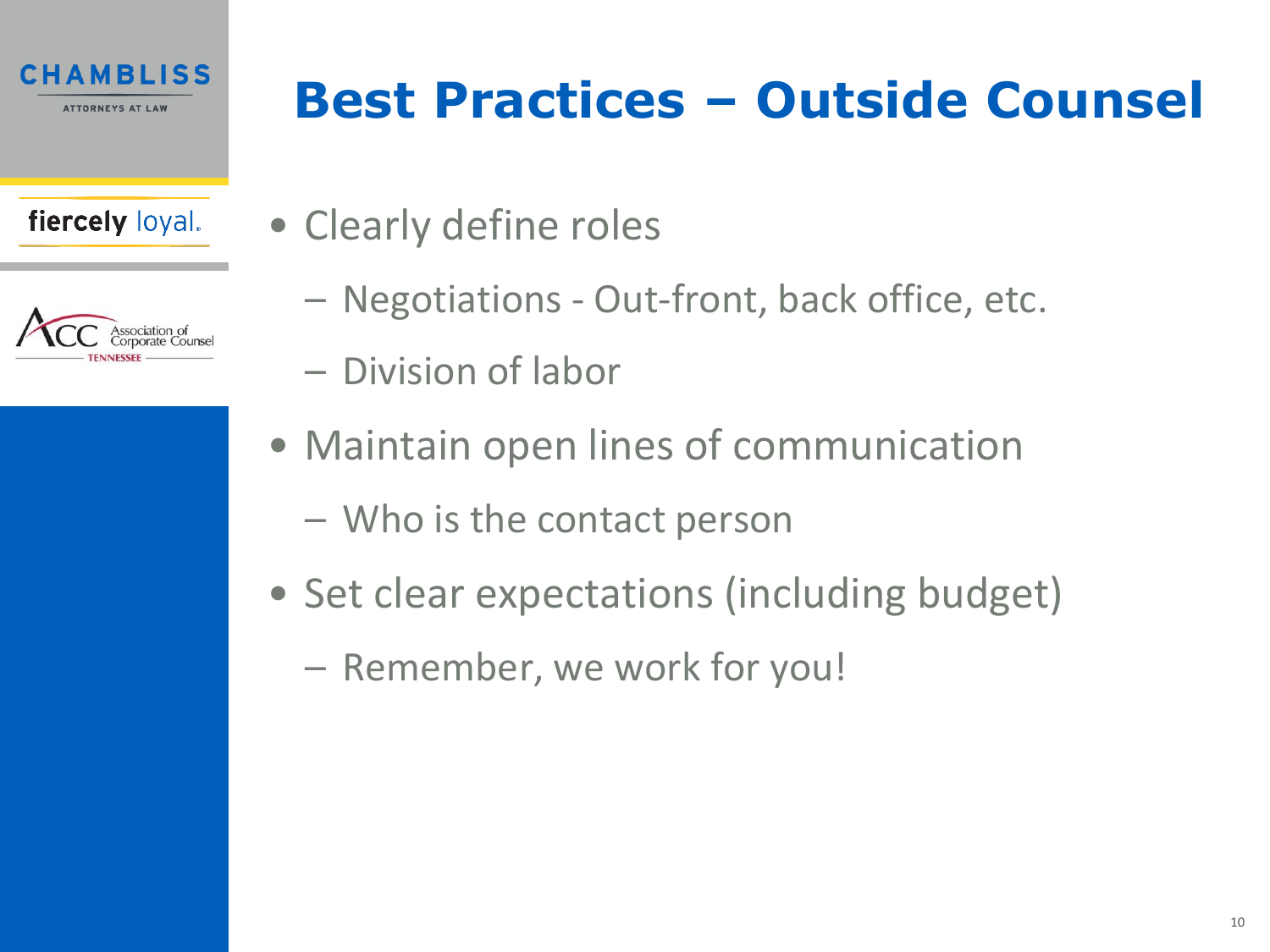



# **Contact Us**

## **Douglas S. "Doug" Griswold**

[dgriswold@chamblisslaw.com](mailto:dgriswold@chamblisslaw.com)

(423) 757-0262

## **Laura McKinney**

[lmckinney@chamblisslaw.com](mailto:lmckinney@chamblisslaw.com)

(423) 757-0248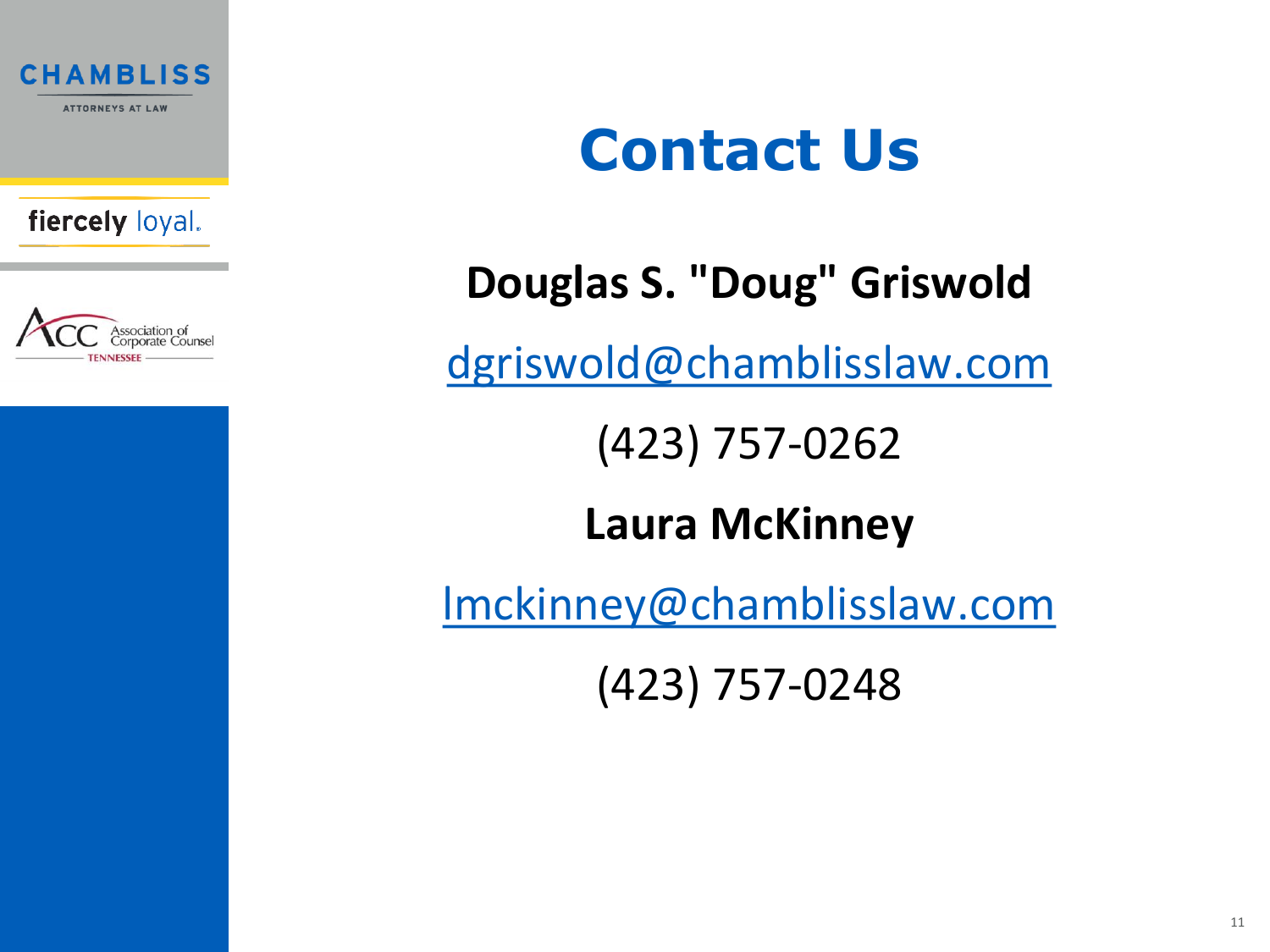

## **Doug Griswold**



- Doug Griswold is a member of the firm's Health Care and Business Practice sections. He is Chair of the Health Care section. Doug focuses his practice on mergers and acquisitions and represents a number of healthcare providers in various business transactions, including asset and stock purchase transactions and joint venture arrangements. In addition, Doug regularly works with healthcare clients on physician employment and equity arrangements, professional service arrangements, state licensing and certification issues, billing and coding matters and compliance/regulatory guidance. In addition to healthcare matters, Doug advises clients in general corporate law and business matters, including entity formation and governance issues.
- Doug received his B.A., *cum laude*, from Harvard University, 2002, and his law degree from William & Mary Law School, 2007.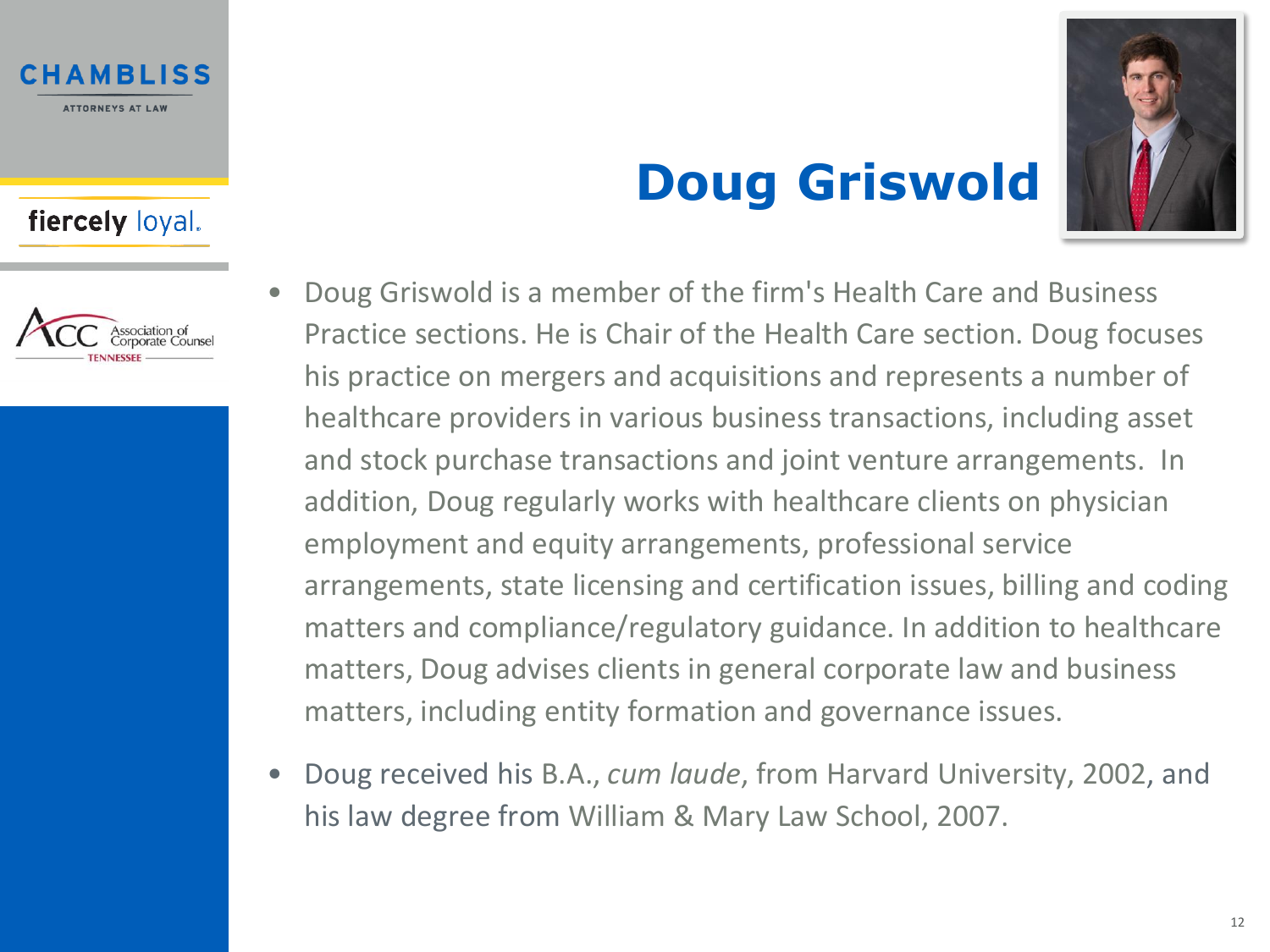

## **Laura McKinney**



- Laura McKinney is a member of the firm's Business Section, focusing her practice on mergers and acquisitions, joint ventures, financial transactions, and general corporate matters. She works with clients on a variety of business matters, including asset and stock purchase transactions, preparation and negotiation of commercial contracts, entity formation, corporate governance, and regulatory matters.
- Laura received her B.A., *summa cum laude*, European Studies, Vanderbilt University, 1997, and her law degree from Harvard Law School, 2006.